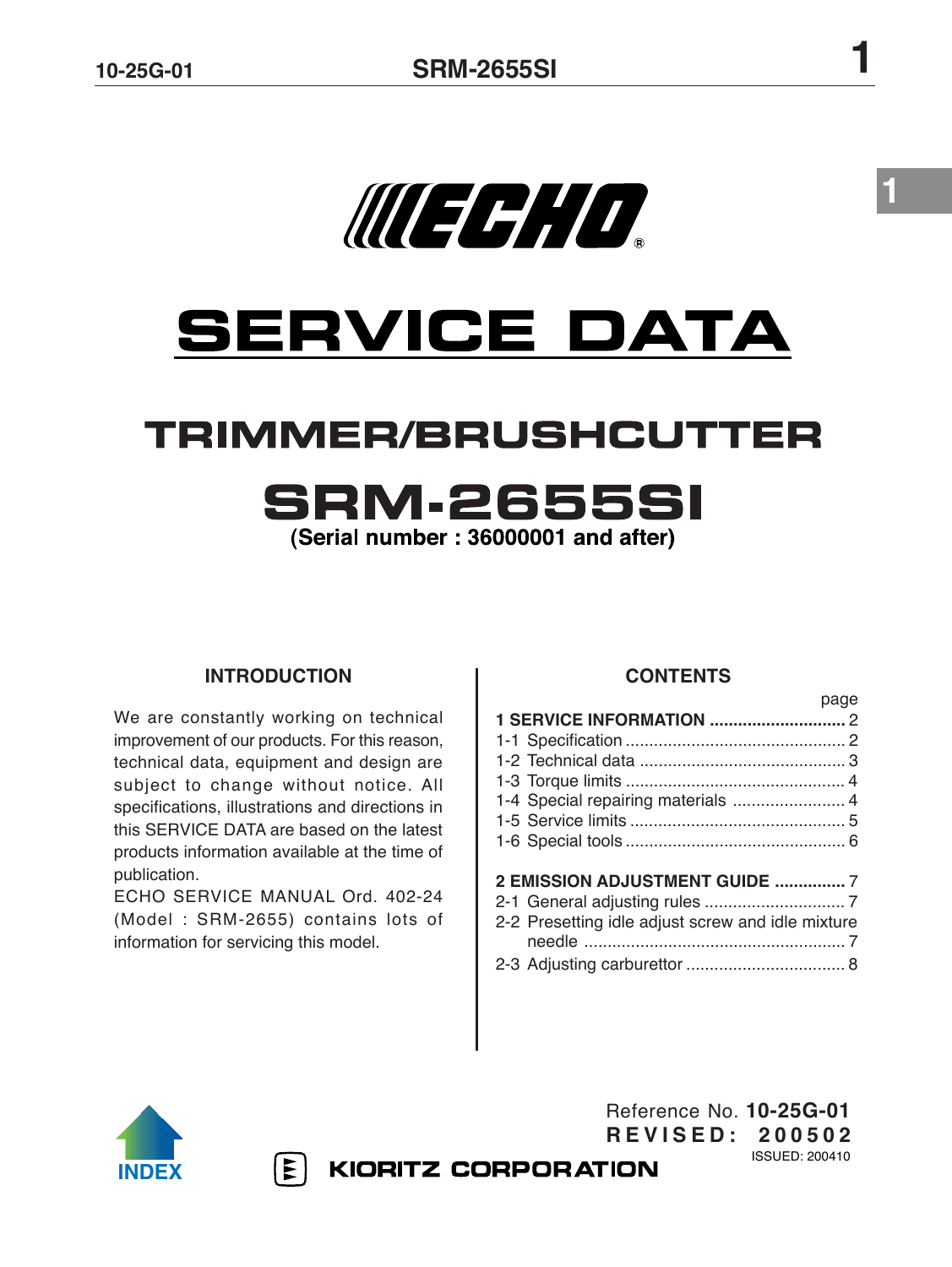# **1 SERVICE INFORMATION**

## **1-1 Specifications**

| Model                                  |                                                    |             |                                 |                                                        | <b>SRM-2655SI(L)</b>                             | <b>SRM-2655SI(U)</b>                                                       |          |
|----------------------------------------|----------------------------------------------------|-------------|---------------------------------|--------------------------------------------------------|--------------------------------------------------|----------------------------------------------------------------------------|----------|
| <b>Dimensions</b><br>Length*<br>mm(in) |                                                    | 1785 (70.3) |                                 | 1790 (70.5)                                            |                                                  |                                                                            |          |
|                                        | Width                                              |             | mm(in)                          |                                                        | 360 (14.2)                                       | 690 (27.2)                                                                 |          |
|                                        | Height                                             |             | mm(in)                          |                                                        | 350 (13.8)                                       | 460 (18.1)                                                                 |          |
| Dry weight**                           |                                                    |             | kg(lb)                          |                                                        | 5.9(13.0)                                        | 6.5(14.3)                                                                  |          |
| Engine                                 | <b>Type</b>                                        |             |                                 |                                                        | KIORITZ, air-cooled, two-stroke, single cylinder |                                                                            |          |
|                                        | Rotation                                           |             |                                 |                                                        |                                                  | Anticlockwise as viewed from the output end                                |          |
|                                        | cm <sup>3</sup> (in <sup>3</sup> )<br>Displacement |             |                                 | 25.4 (1.550)                                           |                                                  |                                                                            |          |
|                                        | <b>Bore</b><br>mm(in)                              |             |                                 | 34.0 (1.339)                                           |                                                  |                                                                            |          |
|                                        | <b>Stroke</b><br>mm(in)                            |             |                                 | 28.0 (1.102)                                           |                                                  |                                                                            |          |
|                                        | Compression ratio                                  |             |                                 | 6.3                                                    |                                                  |                                                                            |          |
| Carburettor                            | <b>Type</b>                                        |             |                                 |                                                        |                                                  | Rotary valve type: Diaphragm, horizontal-draught, with primer (purge bulb) |          |
|                                        | Model                                              |             |                                 | Walbro WYJ-192A                                        |                                                  |                                                                            |          |
|                                        | Venturi size-Throttle bore mm(in)                  |             |                                 | $10.5 - 10.5 (0.41 - 0.41)$                            |                                                  |                                                                            |          |
| Ignition                               | <b>Type</b>                                        |             |                                 | TCI (Transistor controlled ignition) system            |                                                  |                                                                            |          |
|                                        |                                                    |             | in a single integrated piece    |                                                        |                                                  |                                                                            |          |
|                                        | Spark plug                                         |             | BPMR7A                          |                                                        |                                                  |                                                                            |          |
| <b>Starter</b>                         | <b>Type</b>                                        |             | $\boldsymbol{\nu}$ - start      |                                                        |                                                  |                                                                            |          |
|                                        | Rope diameter x length<br>mm(in)                   |             | $3.0 \times 920$ (0.12 x 36.22) |                                                        |                                                  |                                                                            |          |
| Fuel                                   | <b>Type</b>                                        |             |                                 |                                                        |                                                  | Premixed two-stroke fuel                                                   |          |
|                                        | Mixture ratio                                      |             |                                 |                                                        | $50:1(2\%)$                                      |                                                                            |          |
|                                        | Petrol                                             |             |                                 |                                                        |                                                  | Minimum 89 octane petrol (RON)                                             |          |
|                                        | Two-stroke air cooled engine oil                   |             |                                 |                                                        |                                                  | ISO-L-EGD (ISO/CD13738), JASO FC                                           |          |
|                                        | Tank capacity                                      |             | $L$ (U.S.fl.oz.)                |                                                        |                                                  | 0.64(21.6)                                                                 |          |
| Clutch                                 | <b>Type</b>                                        |             |                                 |                                                        |                                                  | Centrifugal, 2 - shoe pivot                                                |          |
| Handle                                 | <b>Type</b>                                        |             |                                 | Front Crescent loop                                    | U-shaped                                         |                                                                            | U-shaped |
|                                        |                                                    |             |                                 | w/cushion grip                                         |                                                  |                                                                            |          |
|                                        |                                                    |             | Rear                            | Integrated control<br>grip w/cushion                   | $  -$                                            |                                                                            | - - -    |
| Drive shaft                            | <b>Type</b>                                        |             |                                 | Solid                                                  |                                                  |                                                                            |          |
|                                        | Diameter - Length<br>mm(in)                        |             | $7 - 1540(0.28 - 60.6)$         |                                                        |                                                  |                                                                            |          |
|                                        | Housing                                            | OD-ID       | mm(in)                          | 25 - 22 (0.98 - 0.87)                                  |                                                  |                                                                            |          |
|                                        | (Main pipe)                                        | Length      | mm(in)                          | 1500 (59.1)                                            |                                                  |                                                                            |          |
| Gear case                              | Reduction ratio                                    |             |                                 | 1.36                                                   |                                                  |                                                                            |          |
|                                        | Gear tooth                                         |             |                                 | Spiral bevel gear                                      |                                                  |                                                                            |          |
|                                        | Lubrication                                        |             |                                 | Lithium based grease                                   |                                                  |                                                                            |          |
| Cutter                                 | <b>Type</b>                                        |             |                                 | Nylon line cutter, 3-tooth blade <sup>†</sup> , Others |                                                  |                                                                            |          |
|                                        | Pilot diameter<br>mm(in)                           |             |                                 | 25.4(1.0)                                              |                                                  |                                                                            |          |
|                                        | Fastener type, size<br>mm                          |             |                                 | Left-hand thread nut, M10 x 1.25 pitch                 |                                                  |                                                                            |          |
|                                        | Cutting rotation                                   |             |                                 | Anticlockwise as viewed from top                       |                                                  |                                                                            |          |

OD: Outer diameter. ID: Inner diameter.<br>\* Without shoulder harness and cutter head. \*\* With standard cu \*\* With standard cutter head, without shoulder harness. † Install and use U-shaped handle when operating with steel blade.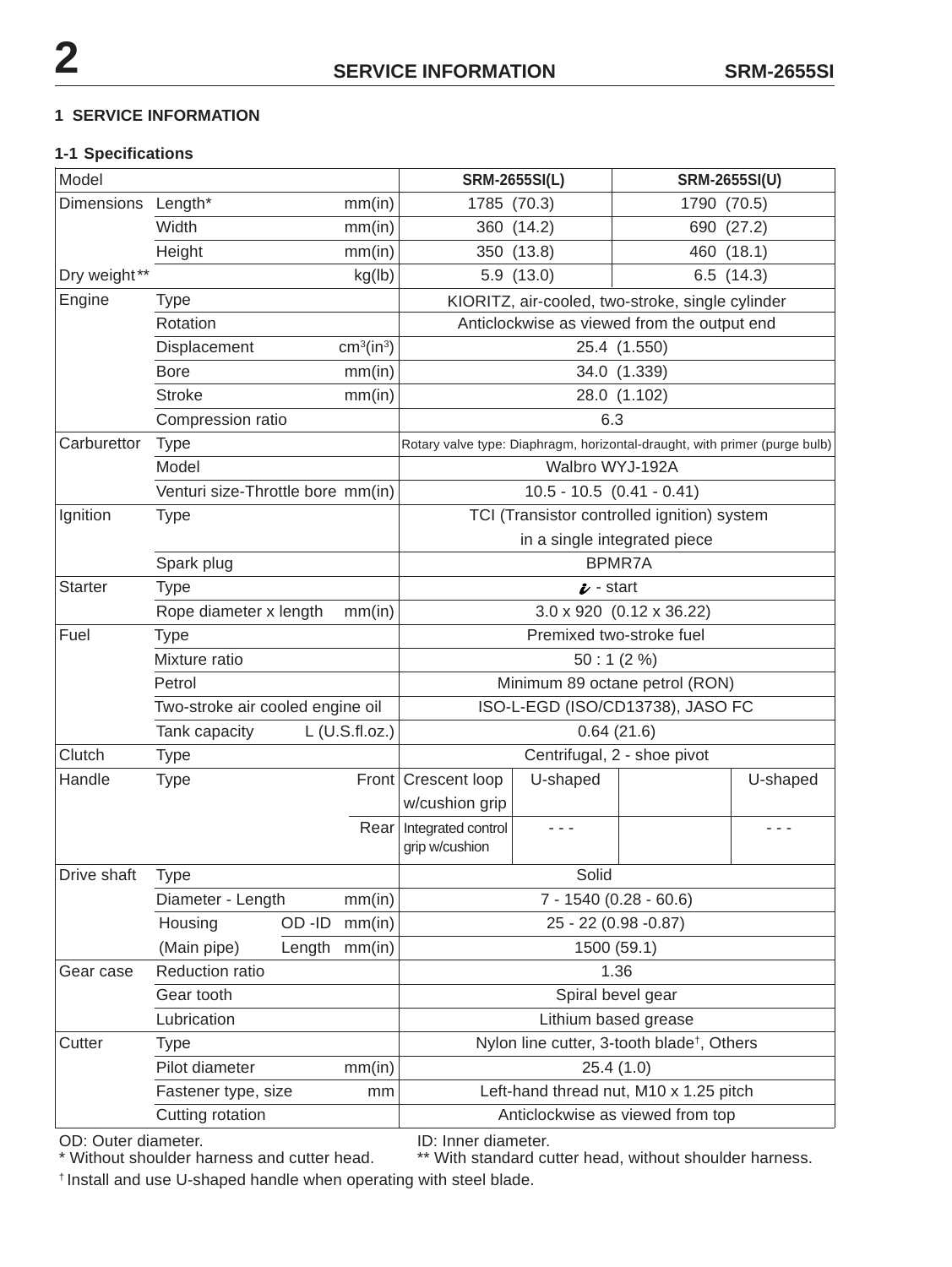## **1-2 Technical data**

| Engine                                            |            |                                       |  |  |
|---------------------------------------------------|------------|---------------------------------------|--|--|
| Idling speed<br>$r/m$ in                          |            | 2400 - 3000                           |  |  |
| Operating speed                                   | $r/m$ in   | 7000                                  |  |  |
| Wide open throttle speed*                         | r/min      | 8500 - 10000                          |  |  |
| Clutch engagement speed                           | r/min      | 3100 - 3700                           |  |  |
| MPa ( $kgf/cm2$ ) (psi)<br>Compression pressure   |            | 0.98(9.8)(138)                        |  |  |
| Ignition system                                   |            |                                       |  |  |
| Spark plug gap<br>mm(in)                          |            | $0.6 - 0.7$ (0.024 - 0.028)           |  |  |
| Minimum secondary voltage at 1000 r/min           | kV         | 17                                    |  |  |
| Secondary coil resistance                         | kΩ         | $12 - 13$                             |  |  |
| Pole shoe air gaps<br>mm(in)                      |            | $0.3 - 0.4$ (0.012 - 0.016)           |  |  |
| °BTDC<br>Ignition timing at 1000 r/min            |            | 25                                    |  |  |
| Carburettor                                       |            |                                       |  |  |
| Main jet                                          |            | #37                                   |  |  |
| Idle adjust screw initial setting                 | turn in**  | 21/2                                  |  |  |
| Idle mixture needle initial setting               | turn in*** | $13 \frac{1}{2}$                      |  |  |
| MPa ( $kgf/cm2$ ) (psi)<br>Test pressure, minimum |            | 0.05(0.5)(7.0)                        |  |  |
| Metering lever height                             | mm(in)     | 1.5 (0.059) lower than diaphragm seat |  |  |

BTDC: Before top dead centre.

\* With two line nylon line head.

\*\* Set idle adjust screw to contact throttle plate before initial setting.

\*\*\* Screw in idle mixture needle from initial thread engagement (at the point that the clicking sound is heard).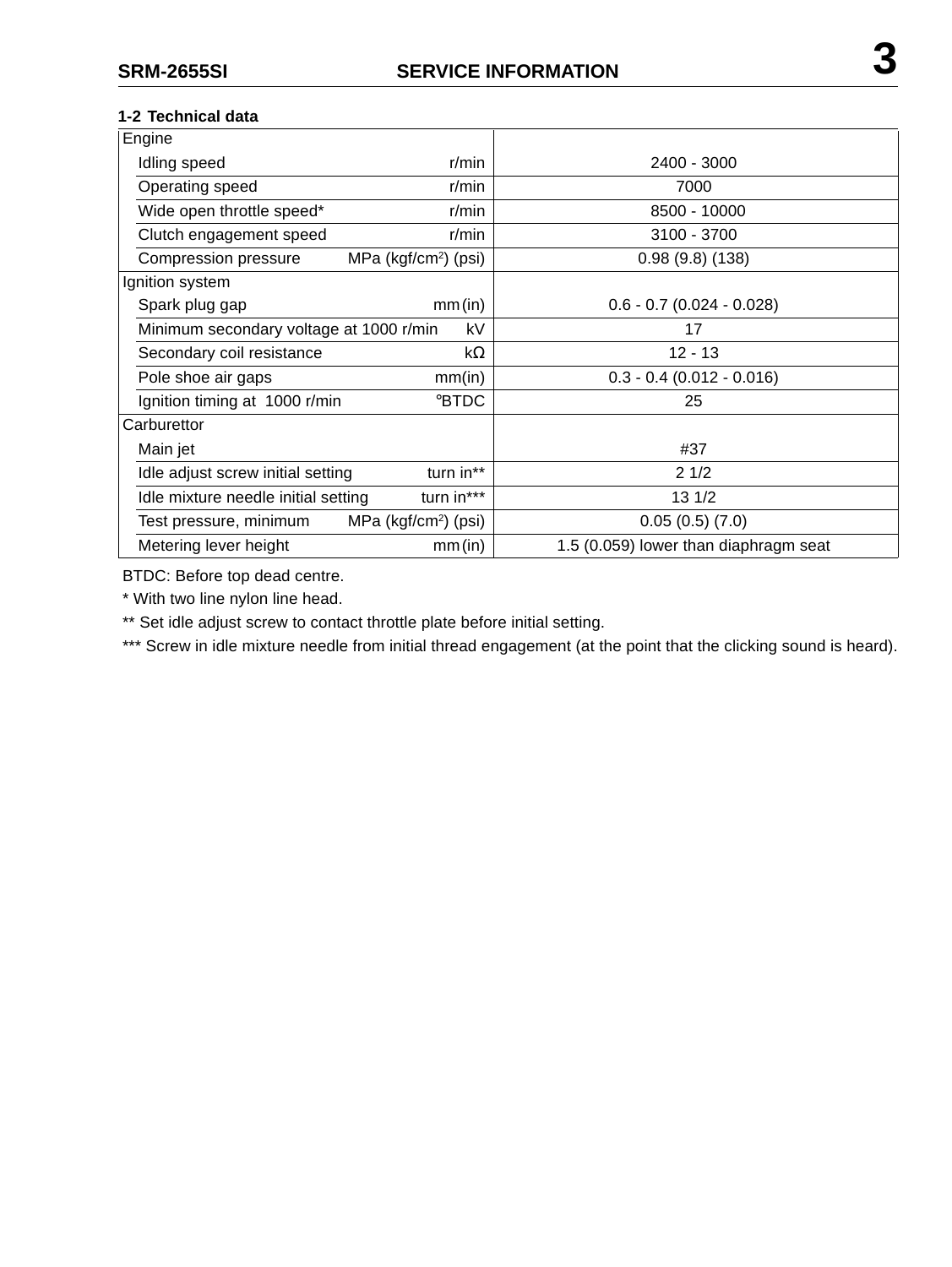# **1-3 Torque limits**

| Descriptions       |                       |                          | Size           | kgf•cm      | N•m         | in•lbf      |
|--------------------|-----------------------|--------------------------|----------------|-------------|-------------|-------------|
| Starter            | Pawl carrier          |                          | M 8            | $90 - 120$  | $9 - 12$    | $80 - 100$  |
| system             | Starter case          |                          | $M 4*$         | $14 - 28$   | $1.4 - 2.8$ | $12 - 24$   |
| Ignition           |                       | Magneto rotor (Flywheel) | M 8            | $160 - 200$ | $16 - 20$   | $140 - 175$ |
| system             | Ignition coil         |                          | M 5            | $40 - 60$   | $4 - 6$     | $35 - 52$   |
|                    | Fan cover             |                          | M 5            | $30 - 45$   | $3.0 - 4.5$ | $25 - 40$   |
|                    | Spark plug            |                          | M 14           | $150 - 170$ | $15 - 17$   | $130 - 150$ |
| Fuel               | Carburettor insulator |                          | M 5            | $50 - 70$   | $5 - 7$     | $45 - 60$   |
| system             | Carburettor           |                          | M <sub>5</sub> | $30 - 45$   | $3.0 - 4.5$ | $25 - 40$   |
|                    | Fuel tank             |                          | M 5            | $30 - 45$   | $3.0 - 4.5$ | $25 - 40$   |
|                    | Stand                 | Starter side             | M 5            | $20 - 30$   | $2 - 3$     | $17 - 26$   |
|                    |                       | Fan cover side           | M 5            | $30 - 45$   | $3.0 - 4.5$ | $25 - 40$   |
| Clutch             | Clutch shoe           |                          | M 6            | $70 - 110$  | $7 - 11$    | $60 - 95$   |
| Engine             | Crankcase             |                          | M <sub>5</sub> | $70 - 110$  | $7 - 11$    | $60 - 95$   |
|                    | Cylinder              |                          | M 5            | 70 - 110    | $7 - 11$    | $60 - 95$   |
|                    | Top guard             |                          | $M 5^*$        | $30 - 45$   | $3.0 - 4.5$ | $25 - 40$   |
|                    | Muffler               |                          | M 5            | $60 - 100$  | $6 - 10$    | $52 - 85$   |
|                    | Muffler cover         |                          | $M 5*$         | $14 - 28$   | $1.4 - 2.8$ | $12 - 24$   |
| Others             | Blade fastening nut   |                          | <b>LM 10</b>   | 280 - 320   | $28 - 32$   | 245 - 280   |
| Regular bolt, nut, |                       |                          | M 3            | $6 - 10$    | $0.6 - 1.0$ | $5 - 9$     |
| and screw          |                       |                          | M 4            | $15 - 25$   | $1.5 - 2.5$ | $13 - 22$   |
|                    |                       |                          | M 5            | $25 - 45$   | $2.5 - 4.5$ | $22 - 40$   |
|                    |                       |                          | M 6            | $45 - 75$   | $4.5 - 7.5$ | $40 - 65$   |
|                    |                       |                          | M 8            | $110 - 150$ | $11 - 15$   | $95 - 130$  |
|                    |                       |                          | M 10           | $210 - 300$ | $21 - 30$   | 180 - 260   |

LM: Left hand thread.

\* Apply thread locking sealant. (See below)

# **1-4 Special repairing materials**

| Material               | Location                 | Remarks                                    |  |
|------------------------|--------------------------|--------------------------------------------|--|
| Thread locking sealant | Muffler cover            | Loctite #242, ThreeBond 1324 or equivalent |  |
|                        | Starter case             | Loctite #222, ThreeBond 1342 or equivalent |  |
|                        | Top guard                |                                            |  |
| Grease                 | Gear case                | Lithium based grease                       |  |
|                        | Rewind spring            |                                            |  |
|                        | Starter drum center hole |                                            |  |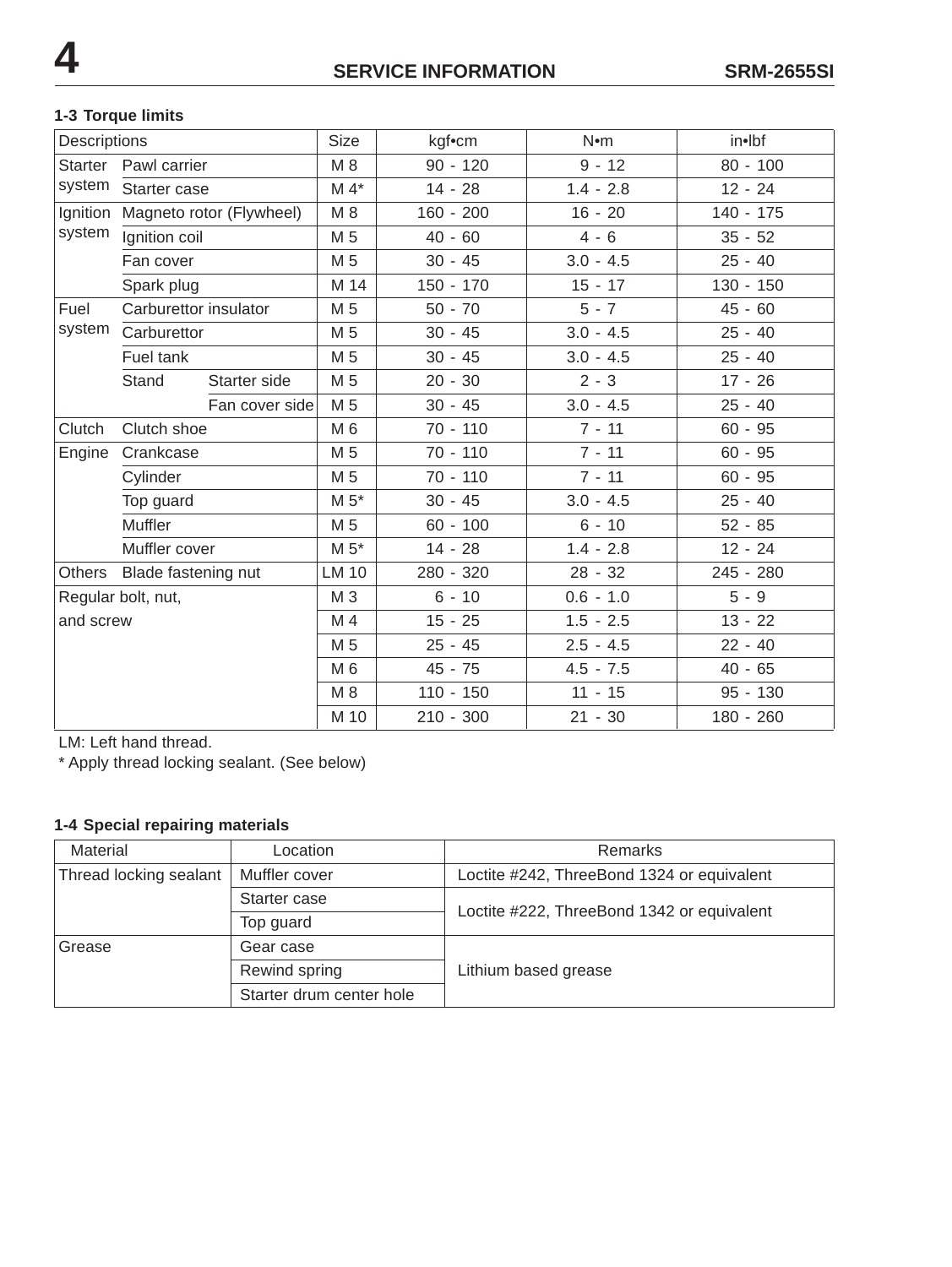# **1-5 Service limits**

| $\pmb{\mathsf{A}}$                              | $\, {\bf B}$                                                                | $\mathbf C$                                                                                                                                                                                                                                   | $\mathbf D$                                |
|-------------------------------------------------|-----------------------------------------------------------------------------|-----------------------------------------------------------------------------------------------------------------------------------------------------------------------------------------------------------------------------------------------|--------------------------------------------|
| O<br>⊂<br>$\circ$<br>Ο<br>5K182                 | $_{\circ}$ $\sim$<br>Ø)<br><b>PERSONAL</b><br><b>December 2009</b><br>5K222 | Λ<br>$\mathfrak{o}$<br>5K223                                                                                                                                                                                                                  | $_{\circ}$ $\hspace{0.1cm}\sigma$<br>5K224 |
| E                                               | F                                                                           | G                                                                                                                                                                                                                                             | $\boldsymbol{\mathsf{H}}$                  |
| $_{\circ}$ $\hspace{0.1cm}\sigma$<br>c<br>5K225 | <b>RAMARADOR</b><br><b>Killedge /</b><br>$\mathbb{Q}$<br>5K016              | <b>Construction Construction Construction Construction Construction Construction Construction Construction Construction Construction Construction Construction Construction Construction Construction Construction Construction </b><br>5K042 | $\mathcal{O}$<br>$\circ$<br>C<br>5K188     |
| Κ<br>5K219                                      | L<br>Ø<br>M<br>5K220                                                        | M<br>œ<br>August 1979<br>E<br>5K189                                                                                                                                                                                                           |                                            |

|   | Description                |      | $mm$ (in)                                      |
|---|----------------------------|------|------------------------------------------------|
| A | Cylinder bore              |      | When plating is worn and aluminium can be seen |
| B | Piston outer diameter      | Min. | 33.91 (1.335)                                  |
| С | Piston pin bore            | Max. | 8.030 (0.3161)                                 |
| D | Piston ring groove         | Max. | 1.6(0.063)                                     |
| E | Piston ring side clearance | Max. | 0.1 (0.004)                                    |
| F | Piston pin outer diameter  | Min. | 9.980 (0.3929)                                 |
| G | Piston ring width          | Min. | 1.45(0.057)                                    |
| Н | Piston ring end gap        | Max. | 0.5(0.02)                                      |
| Κ | Con-rod small end bore     | Max. | 11.025 (0.4341)                                |
|   | Crankshaft runout          | Max. | 0.05(0.002)                                    |
| Μ | Clutch drum bore           | Max. | 55.5 (2.19)                                    |

10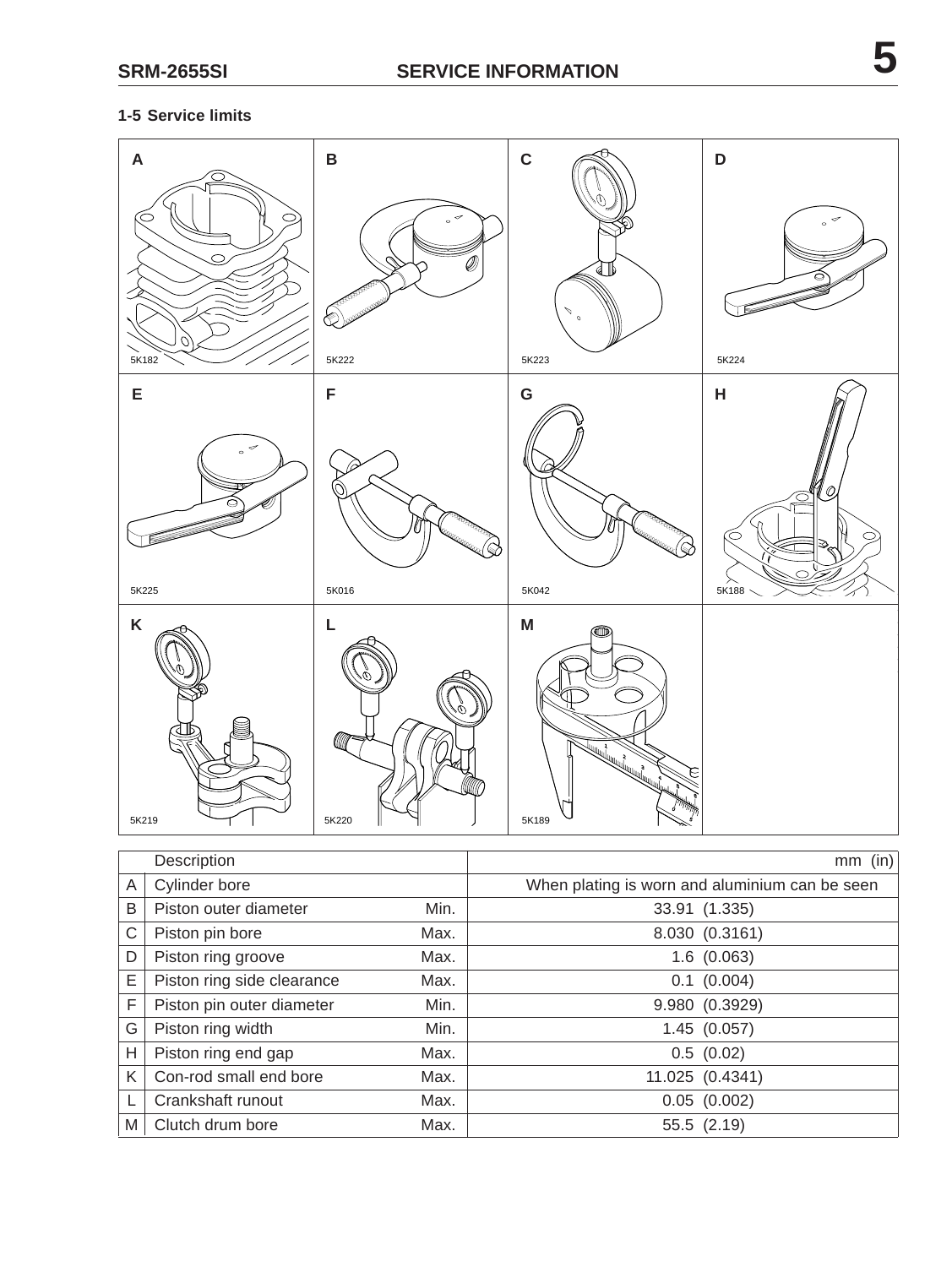# **1-6 Special tools**



| <b>Key</b>     | <b>Part Number</b> | <b>Description</b>     | Used for:                                                    |
|----------------|--------------------|------------------------|--------------------------------------------------------------|
| 1              | 897801-33330       |                        | Tachometer PET-1000 Measuring engine speed                   |
| $\overline{2}$ | 895612-79920       | L-hex wrench (3 mm)    | Removing and installing hex. socket bolts (M4)               |
| 3              | 895610-79920       | L-hex wrench (4 mm)    | Removing and installing hex. socket bolts (M5)               |
| 4              | 897501-03938       | Puller                 | Removing flywheel                                            |
| 5              | 897537-12930       | Piston stopper         | Locking crankshaft rotation                                  |
| 6              | 897563-19830       | Metering lever gauge   | Measuring metering lever height on carburettor               |
| $\overline{7}$ | 897603-23030       | PTO shaft puller       | Removing driven (PTO) shaft                                  |
| 8              | 897701-06030       | Bearing wedge          | Removing ball bearings on crankshaft                         |
| 9              | 897701-14732       | Bearing tool           | Removing and installing crankcase ball bearings              |
| 10             | 897702-30131       | Piston pin tool        | Removing and installing piston pin (Use 8 mm dia. adapter.)  |
| 11             | 897712-04630       | 2-pin wrench           | Removing and installing pawl carrier                         |
| 12             | 897714-24330       | Oil seal tool          | Installing crankcase oil seals                               |
| 13             | 897726-09130       | Oil seal tool          | Removing clutch drum and installing clutch drum ball bearing |
| 14             | 897719-02830       | Piston holder          | Making piston steady to remove and install piston and rings  |
| 15             | 897800-79931       | Spark tester           | Checking ignition system                                     |
| 16             | 897803-30132       | Pressure tester        | Checking carburettor and crankcase leakages                  |
| 17             | 897826-16131       | Pressure rubber plug   | Plugging intake port to test crankcase and cylinder leakages |
| 18             | 897827-16131       | Pressure plate         | Plugging intake port to test crankcase and cylinder leakages |
| 19             | 897835-16131       | Pressure connector     | Checking crankcase and cylinder leakages                     |
| 20             | 900600-00012       | Washer                 | Installing drive gear                                        |
| 21             | 91007              | Compression gauge      | Measuring cylinder compression                               |
| 22             | 91020              | 2 way limiter cap tool | Removing and installing plug                                 |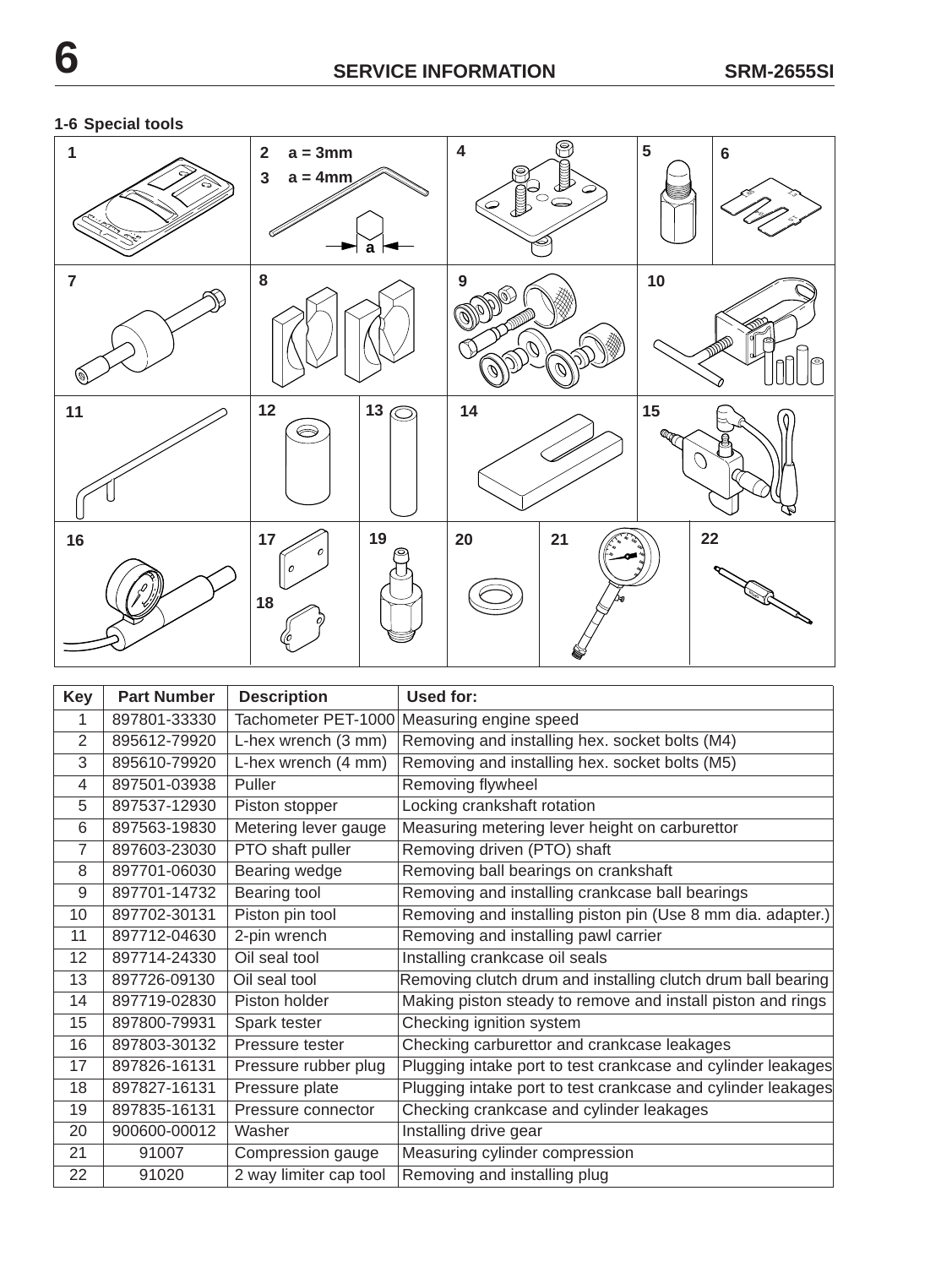#### **2 EMISSION ADJUSTMENT GUIDE**

#### **2-1 General adjusting rules**

Before starting the unit for adjustment, check the following items.

- 1. The correct spark plug must be clean and properly gapped.
- 2. The air filter element must be clean and properly installed.
- 3. The muffler exhaust port must be clear of carbon.
- 4. The fuel lines, tank vent and fuel filter are in good condition and clear of debris.
- 5. The fuel is fresh ( > 89 octane : RON) and properly mixed at 50 : 1 with "ISO L-EGD" 2 stroke oil.
- 6. Two line nylon line head with properly cut lines must be installed for proper engine loading.



(C)

(E)

(D)

(B)

#### **2-2 Presetting idle adjust screw and idle mixture needle**

1. Remove the plug from idle mixture needle hole (A) using 2 way limiter cap tool(B) (91020) as shown.

NOTE : When plug is damaged and left in the hole, use needle or pin-shaped object to scrape.

2. Turn idle adjust screw (C) anticlockwise until its tip just touches throttle plate (D). Then turn it in clockwise 2 1/2 turns.

3. Turn idle mixture needle (E) anticlockwise to fully come out until clicking sound is heard. Then turn it clockwise 13 1/2 turns.